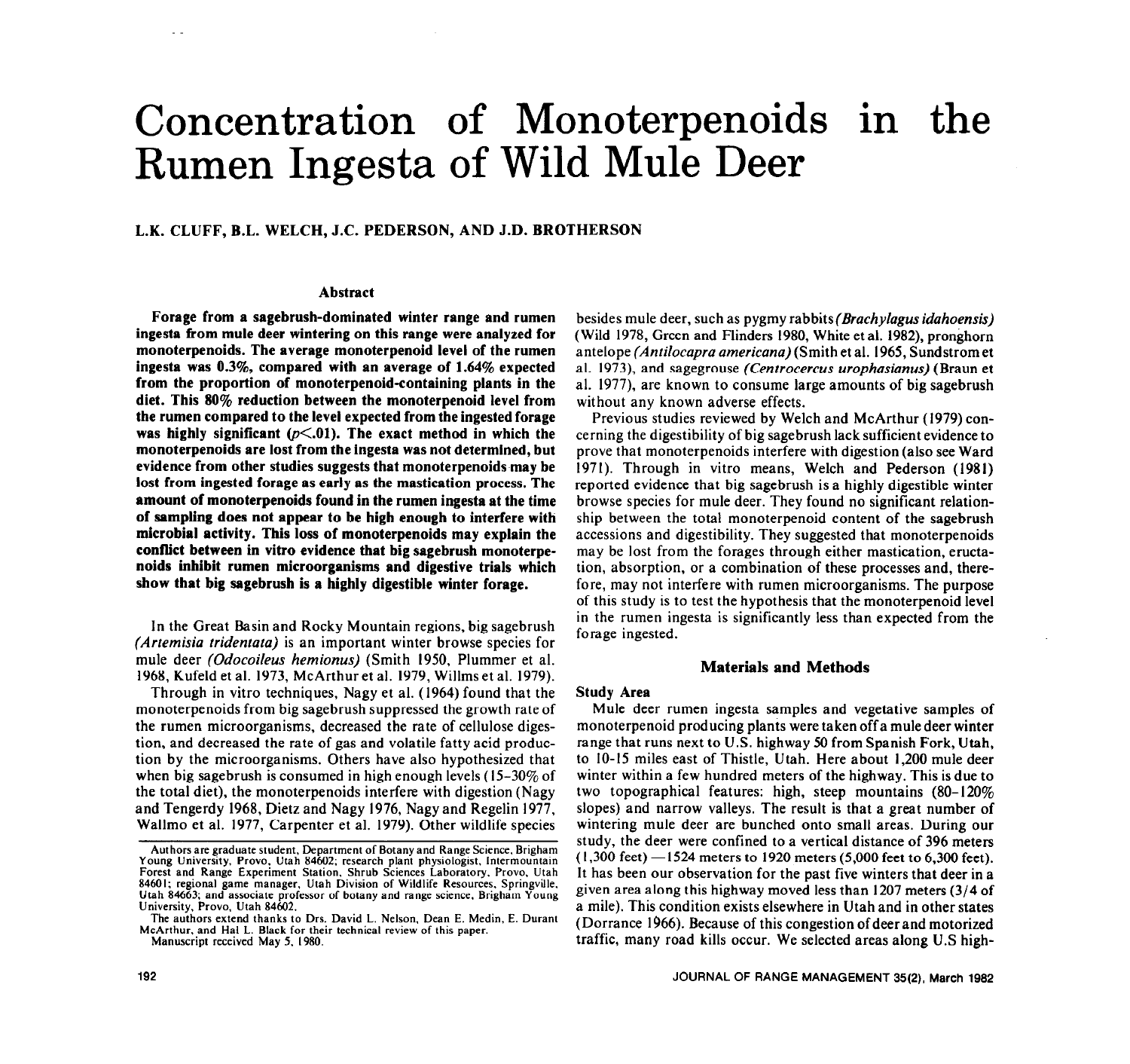way 50 to collect rumen ingesta from fresh road kills. A road kill was considered fresh if the body felt warm to the touch, was slightly bloated on the left side, and the surface blood was uncoagulated. A major consideration for choosing a given area was the homogeneous appearance of the monoterpenoid producing plants. Five road kills were used along U.S. highway 50. Three other road kills were used along other highways of central Utah found under the same conditions as for U.S. highway 50. In addition, four mule deer were shot by personnel from the Utah Division of Wildlife Resources (DWR) on winter ranges dominated by sagebrush. These twelve deer were sampled during a period from January 10 to February 28.

### **Rumen Ingesta**

Rumen samples were collected by immediately taking a mixed sample of ingesta out of the rumen and placing the sample in a plastic bag. Next, liquid nitrogen (about 900 ml) was poured on the sample, thus, quickly freezing the sample and preventing the loss of monoterpenoids. Because the plastic bags often cracked from the extreme cold of the liquid nitrogen (-196° C) (Weast 1976), the frozen samples were placed in a second plastic bag and secured. Rumen ingesta samples were stored in a freezer at -30' C until needed for monoterpenoid determinations and for determining the amount of monoterpenoid producing plants in the ingesta.

To determine the monoterpenoid levels in rumen ingesta, the samples were first thawed, mixed and 33 g placed in a 250-ml erlenmeyer flask. Approximately 100 ml of absolute ether was added to each flask to extract the monoterpenoids. The flasks were rotated at 200 rpmfor 8 hours. Then the ether was decanted off and the ether extracts concentrated by vacuum to 20-30 ml. Next, 1 ml of a carvone standard (31.258/250 ml in ether) was added to the extracts. Ether was then added to bring the volume of each sample to 50 ml. At the same time that samples were removed from the ingesta for monoterpenoids extraction, portions of the ingesta were also removed and analyzed to determine the dry matter content and the amount of monoterpenoid producing plants (sagebrush, juniper, and rabbitbrush).

Amount of monoterpenoid-producing plants was determined by first screening the individual ingesta samples with a 2-mm screen using cold tap water and then separating the particles into four categories: sagebrush, juniper, rabbitbrush, and other. Segregated plant material was then placed in aluminum dishes and oven dried for a minimum of 30 hours at 100°C. From the oven-dried weights, the percentage of the four plant categories was determined. The percentages of sagebrush, juniper, and rabbitbrush in the various rumen ingesta samples were used to calculate expected monoterpenoid levels in the ingesta.

#### **Vegetative Sampling**

Vegetative samples of monoterpenoid-producing plants were collected a full 24 hours after taking the rumen samples from the road-killed deer and those shot. We took the same tissue off the plants as was eaten by the deer. Only browsed plants within 305 meters (1,000 feet) of where the deer were killed were sampled. These samples were placed in small plastic bags and packed in snow to prevent monoterpenoid loss. The vegetation samples were stored in a freezer  $(-30^{\circ} \text{ C})$  until needed for monoterpenoid determination. We used a method described by Welch and McArthur (1981) to determine the concentration of monoterpenoid in the vegetative samples. Data were expressed on a dry matter basis.

The amount of monoterpenoid in sagebrush, juniper, and rabbitbrush from the various collecting areas was used to calculate the expected monoterpenoids levels in the various ingesta. Expected values were compared to actual values by using a paired "t" test.

## **Results**

The mean vegetative composition of the ingesta was 18.5%, 29.7%, 8.9%, and 42.8% for sagebrush, juniper, rabbitbrush, and others, respectively (Table 1). The vegetative composition of the ingesta samples varied greatly among the deer, with the range of

| Table 1. Amount of monoterpenoid-containing plants: big sagebrush |                                                                         |  |  |  |
|-------------------------------------------------------------------|-------------------------------------------------------------------------|--|--|--|
|                                                                   | (Artemisia tridentata), juniper (Juniperus osteosperma), and            |  |  |  |
|                                                                   | rabbitbrush (Chrysothamnus nauseosus) and total monoterpenoid           |  |  |  |
|                                                                   | containing plants found in the rumen ingesta of 12 wintering mule deer, |  |  |  |
|                                                                   | expressed as percent of dry matter.                                     |  |  |  |

| Deer            | Sagebrush<br>(%) | Juniper<br>(%) | Rabbitbrush<br>(%) | Total<br>(%) |
|-----------------|------------------|----------------|--------------------|--------------|
|                 | 0.39             | 45.54          |                    | 45.93        |
| 21              | 34.01            | 6.45           |                    | 40.46        |
| 3               | .37              | 83.13          |                    | 83.50        |
| 4               | 22.74            | 33.59          | 4.63               | 60.96        |
| 5               | 9.27             | 8.55           | 58.86              | 76.68        |
| 6               | 30.13            | 9.82           | .55                | 40.50        |
| 7*              | .24              | 56.72          |                    | 56.96        |
| 8               | 18.24            | 10.54          | 3.19               | 31.97        |
| 9               | 40.93            | 1.44           | 8.45               | 50.82        |
| 10              | 23.55            | 1.05           | 29.05              | 53.65        |
| 11 <sup>1</sup> | 7.19             | 56.32          | 2.28               | 65.79        |
| 12 <sup>1</sup> | 35.05            | 43.67          | .31                | 79.03        |
| Mean            | 18.51            | 29.74          | 8.94               | 57.19        |

**'Deer killed by personnel from the Utah Division of Wildlife Resources. Others were highway or railroad kills.** 

sagebrush from  $0.2\%$  to 40.9%, and juniper 1.1% to 83.1%, and rabbitbrush 0.0% to 58.9%. On a dry matter basis, an average 57.2% of the ingesta was composed of plants that contain high levels of monoterpenoids.

A necropsy was performed on the four deer shot by the DWR (numbers 2, 7, 1 I, and 12) to determine the health status of each; they received ratings of 70 (good), 85 (excellent), 60 (fair), and 70 (good), respectively (Kistner et al. 1980). The percentage of plants containing monoterpenoids found in the rumen ingesta of these deer was 40.5%, 56.9%, 65.8%, and 79.0%, respectively, on a dry matter basis. There appeared to be no correlation between health condition and amount of monoterpenoid-containing plants in the ingesta.

There was an average loss of 80% of the monoterpenoids from the rumen (Table 2), with a range of  $62\%$  to 98%. The difference between the observed expected levels of monoterpenoids was highly significant  $(P<.01)$ .

The mean monoterpenoid content for sagebrush, juniper, and rabbitbrush on a dry weight basis was  $2.7\%$ ,  $4.2\%$ , and  $0.4\%$ . respectively (Table 3), which compares favorably with the findings of other investigators (Jobman 1972, Sheehy 1975, Nagy and Tengerdy 1968, Welch and McArthur 1981).

#### **Discussion**

The results of this study support the hypothesis that the mono-

**Table 2. Expected and observed amounts of monoterpenoids in rumen ingesta of 12 wintering mule deer expressed as percent of dry matter.** 

| Deer<br>number  | Observed<br>(%)   | Expected<br>(%) | Difference<br>(%) | Reduction<br>(%) |
|-----------------|-------------------|-----------------|-------------------|------------------|
|                 | 0.03              | 1.78            | 1.75              | 98.3             |
| $2^{1}$         | .13               | 1.55            | 1.42              | 91.6             |
| 3               | .29               | 3.00            | 2.71              | 90.3             |
| 4               | .51               | 2.28            | 1.77              | 77.6             |
| 5               | .18               | .47             | .29               | 61.7             |
| 6               | .36               | 1.95            | 1.59              | 81.5             |
| 71              | . 19              | 1.08            | .89               | 82.4             |
| 8               | .17               | .80             | .63               | 78.8             |
| 9               | .27               | 1.37            | 1.10              | 80.3             |
| 10              | .39               | 1.11            | .72               | 64.9             |
| 11 <sup>1</sup> | .55               | 2.49            | 1.94              | 77.9             |
| 12 <sup>1</sup> |                   | 1.85            | 1.30              | 70.3             |
| Mean            | $\frac{.55}{.30}$ | 1.64            | $\overline{1.34}$ | 79.6             |

**'Deer killed by personnel from the** Utah Division of Wildlife Resources. Others were highway or railroad kills.